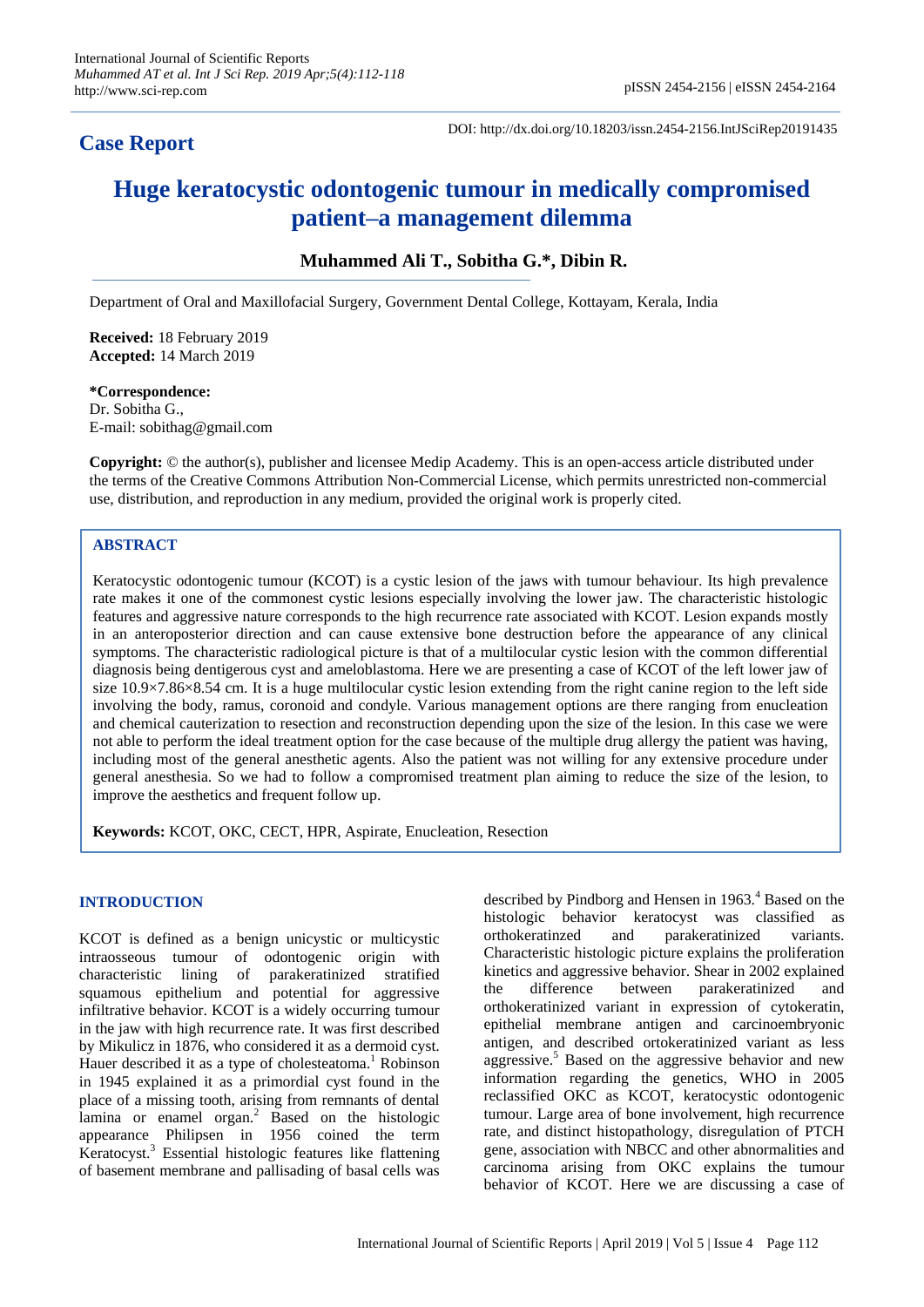huge KCOT involving the mandible, with issues in proper management due to large size and medical conditions of the patient prohibiting general anesthesia.

#### **CASE REPORT**

A 76 year old male patient reported to our department with swelling in the left side of face since 15 years. He had marked aesthetic deformity due to the swelling. The lesion was progressively enlarging with occasional pain. Teeth in the lower left arch were removed 10 years before. He had approached multiple centers for treatment, and was finally referred to our center. Definitive management of the pathology was not possible due to complicating medical issues depriving general anesthesia. In some of the centers they have tried aspirating the lesion, which showed a mild remission for a period of one week with further collection of cystic fluid and returning to the previous size. The patient had history of multiple drug allergies and on allergy test showed reaction to most antibiotics, analgesics, general anesthetic agents and muscle relaxants making it least possible to do the procedure under general anesthesia. Also the patient seemed to have low pain threshold, as it was difficult for him to tolerate the procedure of aspiration of lesion under local anesthesia.



**Figure 1: (A) Frontal view; (B) Profile view.**

On extraoral examination the patient showed a  $12\times15$  cm size lesion in the left side of lower jaw extending from the upper zygomatic arch region to the lower border of mandible, and anteroposterior extention from the angle of mouth to the posterior border of ramus. Patient had paresthesia in the region of lower lip, mouth opening was normal. Occassional pain was reported especially towards the posterior ramal region. The overlying mucosa appeared normal in colour and texture, no local rise in temperature and showed mild tenderness on palpation, fluctuancy of the lesion was noted. Intra orally the upper arch seems normal where as the lower arch was partially edentulous with swelling and fistula in the posterior buccal sulcus near the retromolar region. Discharge of dark brown coloured fluid was present introrally through the fistula. Aspiration of the lesion was done on the day the patient reported and the histopathology report was suggestive of inflammed odontogenic lesion. On behalf of the medical history and the history of drug allergy patient cosultation was done with the anesthetist,since the patient was allergic to both depolarising and nondepolarising muscle relaxants and general anesthetic agents like propofol and thiopentone sodium, patient was on high risk category for general anesthesia Patient was also not willing to undergo any procedure under general anesthesia.



**Figure 2: Lower arch.**

The patient had a series of radiographs with him including the OPG and CT scan. In the OPG a huge multilocular cystic lesion of the left mandible from the 43 region extending to the symphysis, body, ramus and condyle of the left lower jaw.

| Name: Lenin                                                              | <b>Cytopathology report</b>                                                   |  |
|--------------------------------------------------------------------------|-------------------------------------------------------------------------------|--|
| Age: 76                                                                  | <b>IP/OP No: 18712</b>                                                        |  |
| Gender: Male                                                             | FNAC No: 36/17                                                                |  |
| Address: Kochi                                                           | Referred from: OMFS                                                           |  |
|                                                                          | Date of reference: 21/12/17                                                   |  |
|                                                                          | Nature of specimen: Dark chocolate<br>colored fluid                           |  |
| Clinical diagnosis: ? OKC                                                |                                                                               |  |
|                                                                          |                                                                               |  |
|                                                                          | Clinical notes: Swelling irt Lt side of the mandible for 15 years which is    |  |
|                                                                          | 8x9cm which is fluctuant in nature. No associated lymphnode involved.         |  |
|                                                                          |                                                                               |  |
|                                                                          |                                                                               |  |
| Previous H/o unicystic ameioblastoma was noted.<br><b>Cytopathology:</b> |                                                                               |  |
|                                                                          |                                                                               |  |
|                                                                          | PAP smear reveals a homogenous background consisting of clusters              |  |
|                                                                          | odontogenic epithelial cells admixed with inflammatory cells chiefly neutroph |  |
| lymphocytes and plasma cells.                                            |                                                                               |  |
|                                                                          |                                                                               |  |
|                                                                          |                                                                               |  |
|                                                                          |                                                                               |  |
|                                                                          | Impression: Suggestive of Inflamed Odontogenic lesion.                        |  |
|                                                                          |                                                                               |  |
|                                                                          |                                                                               |  |
|                                                                          |                                                                               |  |
|                                                                          |                                                                               |  |
|                                                                          |                                                                               |  |
|                                                                          | Dr. Depot. Jun                                                                |  |

**Figure 3: HPR of aspirate.**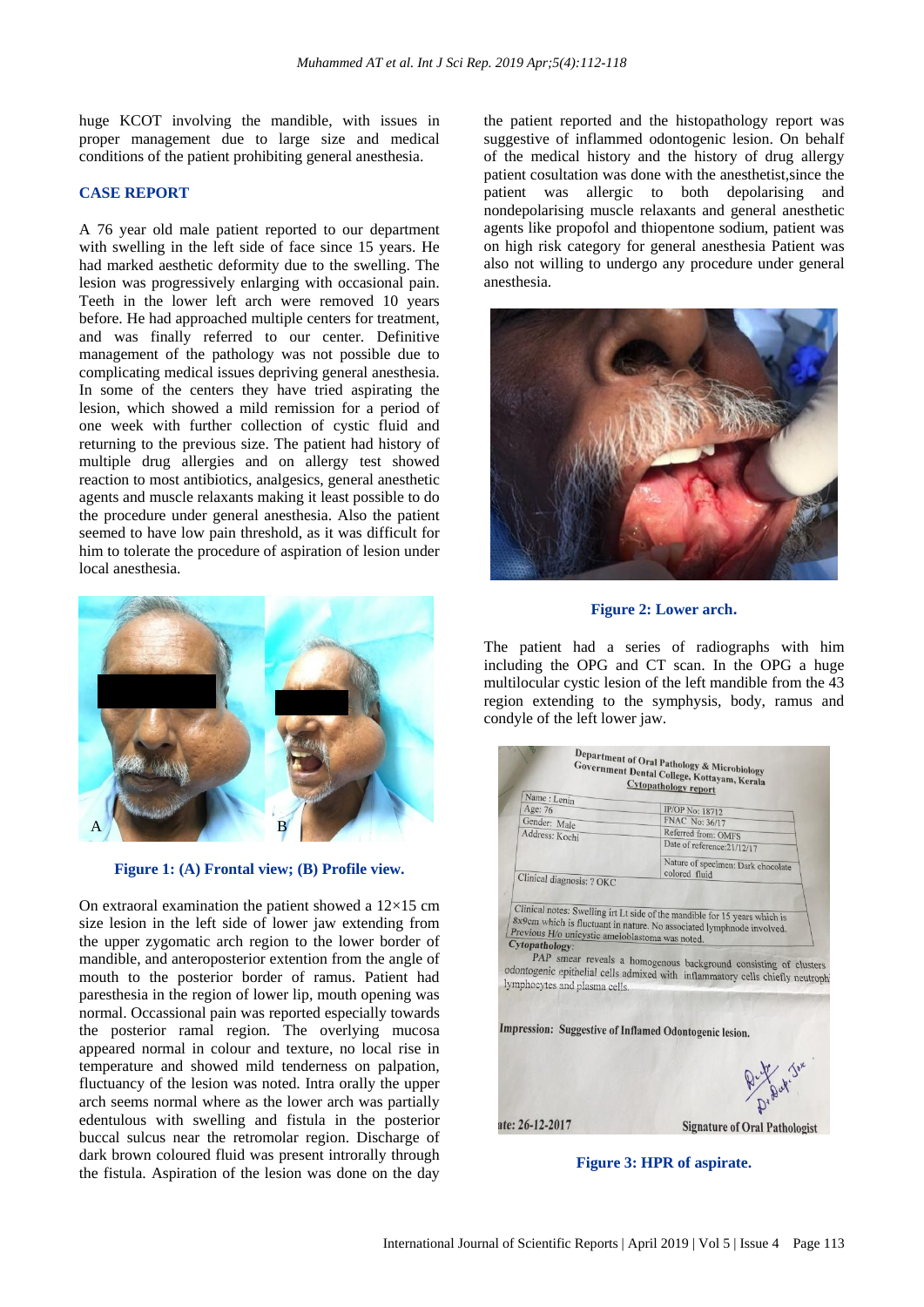

**Figure 4: Allergy test report.**

A characteristic soap bubble appearance was seen in the symphysis and body region, with root resorption of 41, 42 and displacement of 43. The lesion was close to the lower border of mandible in the posterior region. In the anterior region lower border is intact with about 1 cm of bone; in the upper border the lesion was abutting the bony margin. No clear definition of inferior alveolar nerve canal is seen. Upper left posterior tooth also showed displacement suggesting encroachment of the lesion into upper left alveolus.



#### **Figure 5: OPG**.

Axial and the coronal CECT images also showed large cystic lesion involving the left side of mandible of size 10.9×7.86×8.54 cm extending to the left maxillary alveolus. Lesion is multilocular with soft tissue attenuation in the inferior aspect. Axial section showed areas of cortical destruction with thin fragmented bony wall as seen in the palpatory finding. In CT there is no evidence of perineural invasion. Coronal sections showed no invasion into orbit and nasal cavity. Superiorly there is erosion of left maxillary alveolus.



**Figure 6: (A) Axial view 1; (B) Axial view 2.**

The ideal treatment option is resection with continuity defect of left side of mandible along with involved portion of upper alveolus and soft tissue infiltrated areas followed by reconstruction with free flap. Because of the medical condition and since the patient was not willing to undergo the extensive procedure in general anesthesia, we had to manage the lesion conservatively. We tried intraorally aspirating the fluid content in the lesion in multiple sittings, about 100-150 ml of fluid aspirated at a time. After aspiration the size reduced making the thin fragmented bony wall palpable, but within two weeks the patient reported back with repeated collection. Another option tried was aspirating the lesion and packing intraorally with iodoform gauze. With that slight amount of reduction in the size of lesion was achieved along with a decrease in the rate of fluid reaccumulation. Further we have considered making an intraoral or extra oral incision and suturing a small portion of suction catheter in position to allow dependent drainage and self-aspiration by the patient.



**Figure 7: (A) Axial view 8; (B) Coronal view 1.**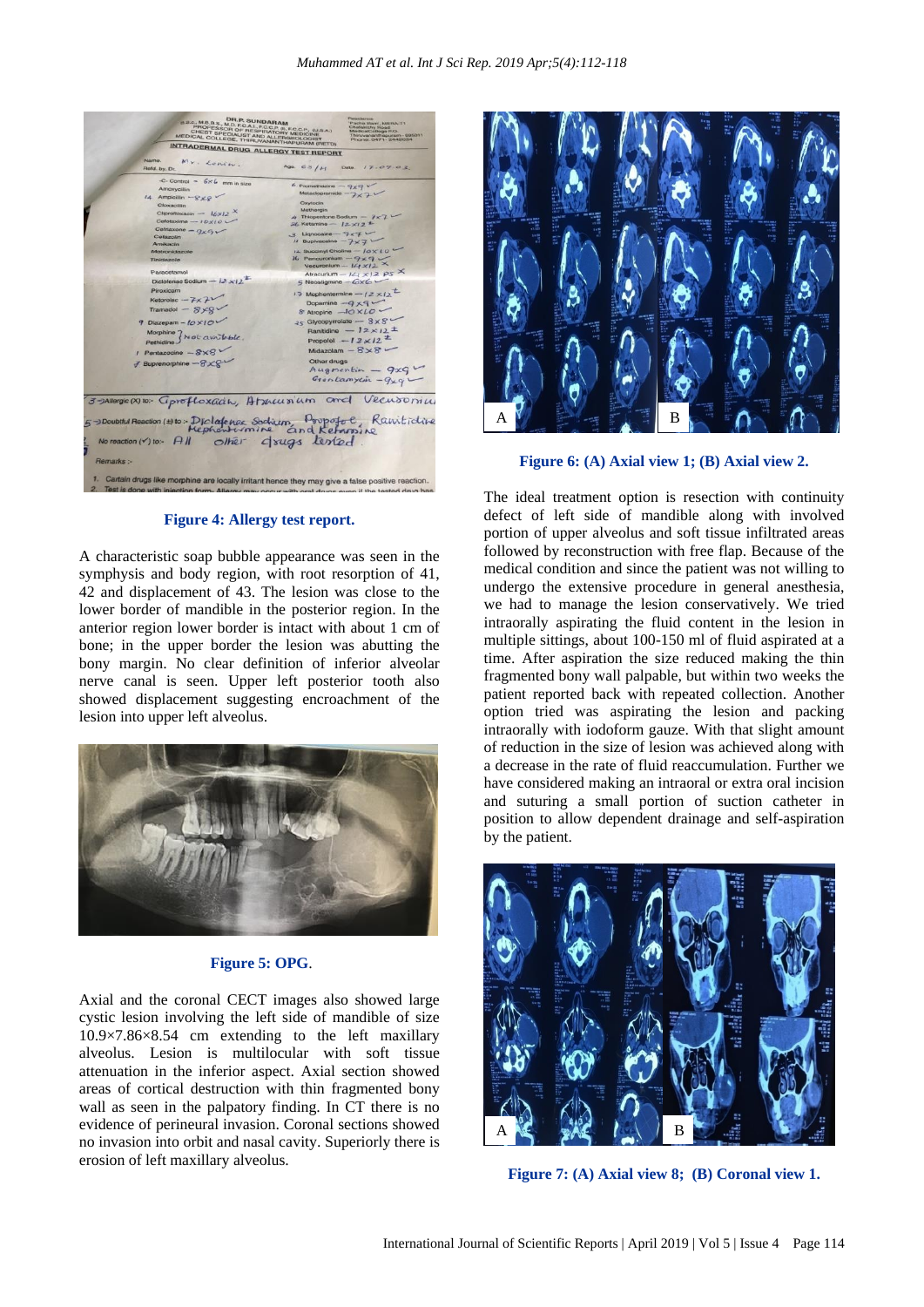

#### **Figure 8: Coronal view 2.**

| <b>UR BET</b>                                                                                                                                                                            | 161213                                                                                                                       | <b>Patient Narris</b>                                                                                                                                                                                                                                                                                                                                              | <b>LICINERS</b>                                                                                                                                                                                                                                                                                                                                                                                                                                                                                                                             |
|------------------------------------------------------------------------------------------------------------------------------------------------------------------------------------------|------------------------------------------------------------------------------------------------------------------------------|--------------------------------------------------------------------------------------------------------------------------------------------------------------------------------------------------------------------------------------------------------------------------------------------------------------------------------------------------------------------|---------------------------------------------------------------------------------------------------------------------------------------------------------------------------------------------------------------------------------------------------------------------------------------------------------------------------------------------------------------------------------------------------------------------------------------------------------------------------------------------------------------------------------------------|
| 17800                                                                                                                                                                                    | M/ 75                                                                                                                        | Report Date/Time                                                                                                                                                                                                                                                                                                                                                   | 25-10-2016 19:17:54                                                                                                                                                                                                                                                                                                                                                                                                                                                                                                                         |
| <b><i><u>UNISSIMATE</u></i></b>                                                                                                                                                          | $CT$   BOOS/16                                                                                                               | Referring Physician                                                                                                                                                                                                                                                                                                                                                |                                                                                                                                                                                                                                                                                                                                                                                                                                                                                                                                             |
|                                                                                                                                                                                          |                                                                                                                              |                                                                                                                                                                                                                                                                                                                                                                    |                                                                                                                                                                                                                                                                                                                                                                                                                                                                                                                                             |
|                                                                                                                                                                                          |                                                                                                                              | <b>CTREPORT</b>                                                                                                                                                                                                                                                                                                                                                    |                                                                                                                                                                                                                                                                                                                                                                                                                                                                                                                                             |
|                                                                                                                                                                                          |                                                                                                                              | <b>PNS (PLAIN)</b>                                                                                                                                                                                                                                                                                                                                                 |                                                                                                                                                                                                                                                                                                                                                                                                                                                                                                                                             |
| Findings<br>1.13X0.75 cm in level ii.<br>Orbits - normal.<br>Nasopharynx - normal.<br>Lamina papyracea are normal.<br>Turbinate show normal configuration.<br>Visualised brain - normal. | Maxillary, ethniquit, spheroid & frontat sinuses one normal.<br>Nasal Septum - central., bony spur noted towards right side. | Case of cystic ameloblastoma, (no previous treatment records available)<br>A large heterogenous expansile lytic lesion measuring 10.9X 7.86X8.54 cm(CCXTDXAP) soted<br>inferior aspect. Areas of cortical destruction seen, with this rim of remnant bone seen around the<br>left retromaxillary region noted. Perilesional fat stranding noted around the lesion. | involving the left side of mandible with relative sparing of the lesion towards the symphysis menti.<br>The lesion shows multiple thin septation, with intervening soft tissue attenuating areas. towards the<br>lesion. The lesion is seen abutting the mandibular foramen, with no evidence of perineural extension.<br>Supelorly liesion is seen extending to and eroding the maxillary alveolus on left side. Extension to<br>Multiple tiny lymph nodes noted in level Ib.II, III, V region bilaterally, largest on left side measuring |
| <b>IMPRESSION</b><br>۰                                                                                                                                                                   |                                                                                                                              | An expansile lytic lesion involving the left side of                                                                                                                                                                                                                                                                                                               | mandible, with extension into the maxillary alveolus on                                                                                                                                                                                                                                                                                                                                                                                                                                                                                     |
|                                                                                                                                                                                          |                                                                                                                              |                                                                                                                                                                                                                                                                                                                                                                    | No evidence of perineural extension in the present study                                                                                                                                                                                                                                                                                                                                                                                                                                                                                    |

**Figure 9: CT report.**



**Figure 10: (A) Post Rx frontal view; (B) Post Rx profile view.**

#### **DISCUSSION**

KCOT arises from the remnants of dental lamina. Incidence is about 5-11% of odontogenic lesions of jaw. Occurs commonly in the  $2^{ND} - 4^{TH}$  decade of life, with male predominance of 2:1. Ten percentage of KCOT occurs in association with nevoid basal cell carcinoma syndrome. Main site of occurrence is the angle of mandible (49%) along with the ramus and body posterior to first premolar. In maxilla site of occurrence in the 3rd molar region involving the antrum and anterior region.

Small lesions are diagnosed in routine radiological examination. Since the lesion extends in the medullary cavity along the path of least resistance, patient will be free of symptoms until the lesion reaches large size. As the lesion enlarges following signs and symptoms are noted: missing teeth, displaced teeth, dull sound on percussion, buccal expansion of bone, lingual or palatal expansion is rare, deflection of neurovascular bundle, associated tooth is usually vital. Acute infection presents with pain, swelling, pus discharge, neuropraxia causing labial paresthesia etc. Maxillary lesion due to close proximity to the anturm may cause distortion of the orbital floor and proptosis of the eye. Multiple KCOT is seen in association with NBCCS. High recurrence rate for the orthokeratinized variant. Rate of growth of KCOT is 2-14 mm per year with average around 7 mm/year, as explained by Forssel et al. $\overline{6}$  Nuclear morphometric variables like large number of basal cells and more H 3 thymidine in the basal and suprabasal cells suggest high mitotic value.

Radiologically KCOT may appear as a unilocular or multilocular lesion with smooth or scalloped and sclerotic margin with unequal growth. Buccal cortical expansion and resorption leading to perforation of cortex, whereas lingual cortical expansion is rare. Larger lesions cause resorption of cortical plate and involvement of inferior boarder of mandible, necessitating CT/CBCT for the radiological evaluation. Periapical cyst and dentigerous cyst are the main differential diagnosis due to relation with the tooth apex and impedance of eruption of related tooth. Pathogenesis of KCOT suggest origin from the odontogenic epithelium either from remnants of basal lamina or enamel organ and basal cells of overlying mucosa.

Keratocystic aspirate has certain characteristic features. It appears as thick, creamy, dirty white and viscoid suspension of keratin, with offensive smell and occasional appearance of pus. Examination of smear shows the presence of keratin cells. In electrophoresis low protein content and high albumin- globulin ratio is seen, with total protein less than 4 g/100 ml. Other features are cholesterol crystals, keratin squames, hyaluronic acid, rushton bodies, heparin/chondrotin sulphate etc. Kuusela et al had done immunofluorosence studies suggesting the presence of KCA [keratocystic antigen] and positive stains for P53, Ki-67, bcl-2 etc.<sup>7</sup>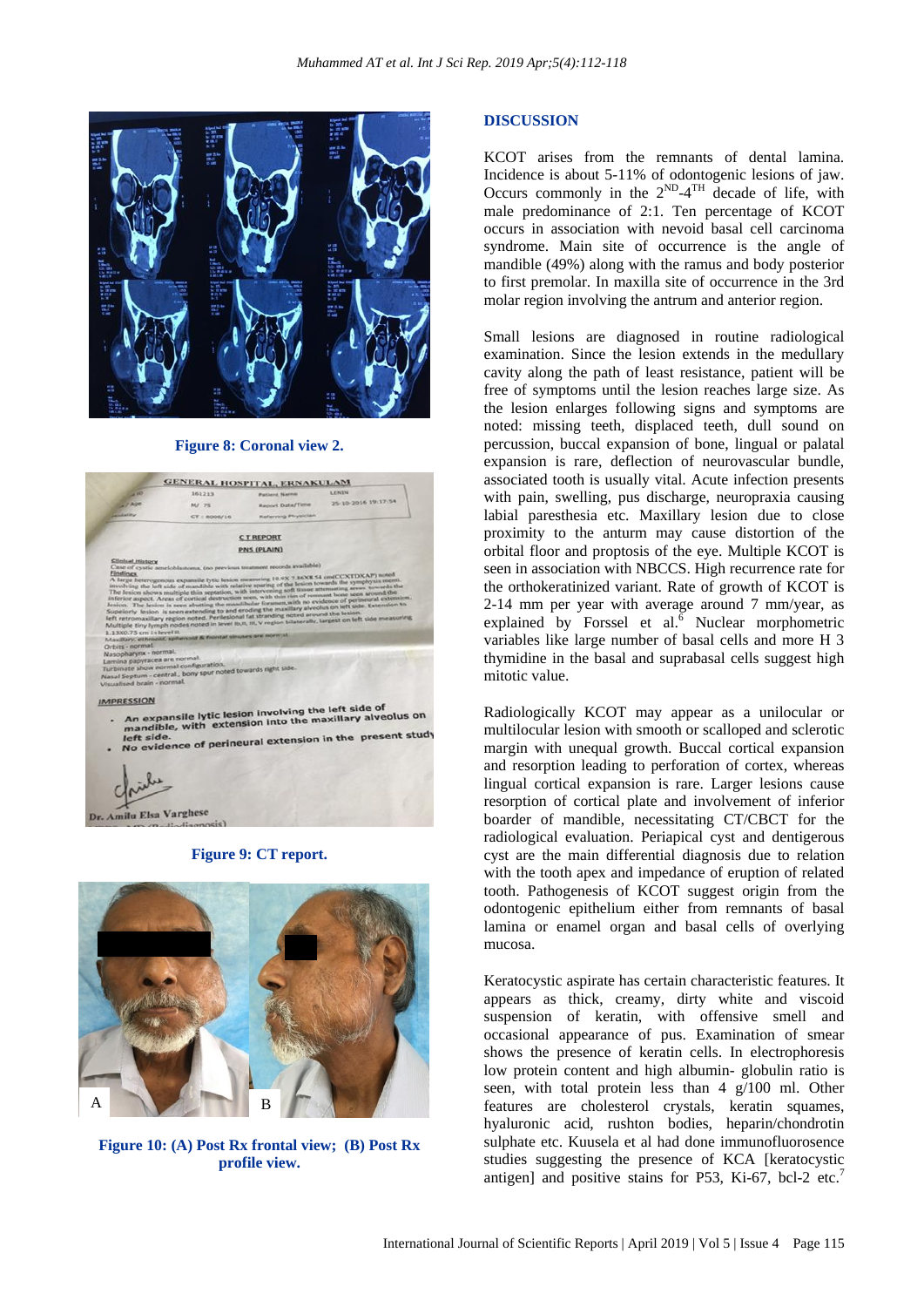OKC aspirate also contain lactoferrin, more Ig A, plasma cells and crystalline deposits of  $CaPO<sub>4</sub>$  hyroxyapatite, whitlockite, etc.

Basic histologic features of OKC was given by Pindborg and Hansen in 1963.<sup>4</sup> It includes thin or uniformly thick lining epithelium with no rete pegs, hyperchromatic pallisading cuboidal or columnar basal cell layer, thin spinous layer with direct transition from basal cells with intra cellular odema, para or orthokeratinized corrugated inner cystic surface, thin uninflammed cystic wall. Histologic diagnostic criteria was given by WHO in 2001. According to the criteria the lesion is characterized by a thin fibrous capsule and a lining of keratinized stratified squamous epithelium usually 5-8 cell layer in thickness and generally without rete pegs .Basal layer is pallisaded, polarized with cuboidal or low columnar cells budding into connective tissue. Spinous layer is polyhedral and shows acanthosis. Sub epithelial layer shows increased collagenase activity and decreased inflammatory infiltrate. There is loss of rete pegs with higher number of basal cells and low mean nuclear area of basal cells. Infolding of epithelium into the fibrous cystic wall results in satellite cyst. When inflamed the epithelium loses keratin, thickens and develop rete pegs. On enucleation thin lining may separate from the connective tissue. Thin capsule is free of inflammatory cells contain strands of epithelium that resemble dental lamina cell rest and daughter cyst. Cystic cavity contains desquamated keratin. Malignant transformation rarely occurs as squamous cell carcinoma.

Fibrous capsule of OKC is thin, widely separated by stroma rich in mucopolysacchride. It resemble mesenchymal connective tissue with mild infiltration of lymphocytes and monocytes. If intense inflammation is there then adjacent epithelium develop rete pegs, loses keratin and becomes ulcerative. Epithelial -connective tissue attachment is weak with infolding of epithelium into the fibrous cystic wall. Feature seen in the fibrous capsule are satellite cyst, epithelial rest or islands, proliferating dental lamina, nest of basaloid cells, budding of the cystic lining, ameloblastamatoid features, mucous metaplasia, hyaline bodies, cholesterol clefts, increased mast cells, some may show cartilaginous metaplasia and increased melanin pigmentation.

Ultrastructural study of OKC is done by scanning electron microscopy and transmission electron microscopy. In SEM orthokeratinized variant shows uniform flat surface with leafy squames of orthokeratin, whereas the para keratinized variant shows complex elevation and depression on the cell surface. Under TEM parakeratinized variant shows cytoplasmic interdigitations, desmosomal junctions etc, orthokeratinized variant shows loose attachment between superficial shreds of orthokeratin and a compact layer of underlying dermis. Collagenase is responsible for the collagenolytic activity causing ready separation of OKC from the supporting tissue. There is an increase in tonofilaments from basal to superficial layers and cytoplasmic organells like mitochondria and golgi bodies have no significant changes. Cells of stratum spinosum has more amount of glycogen. Philipsen et al suggested a complex pattern of para keratinized OKC, having microplications on both upper and deep cell surface and microvilli between microplications<sup>3</sup>. Low magnification SEM of the orthokeratinized variant shows regular, flattened, polyhedral cells with distinct intercellular boundaries, round and ovoid central elevation corresponding to nuclei of cells. Under high magnification the characteristic feature is reticular network of intercommunicating micro ridges surrounding depressions giving a honey comb appearance to the entire surface and the deep surface have microvilli. Fenestrated capillaries and epithelial degeneration or thrombosis is seen and the platelets in thrombosed vessels release growth factor that promotes proliferation of OKC epithelium.

Aggressive nature of KCOT was first given by Pindborg and Hansen with 2.5-62% rate of recurrence mostly occurring in five to seven years projecting the need for locuting in live to seven your present of recurrence<br>long term follow up.<sup>4</sup> With NBCCS the rate of recurrence is 25-65%. Reason for recurrence are multiplicity, satellite cyst, thin and fragile lining epithelium with intrinsic growth potential forming epithelial islands and basal cell harmatomas that arise from the basal cells of oral mucosa. Borg et al have have given the relation between lingual plate perforation and recurrence.<sup>8</sup> Bramon in 1976 described three mechanism of recurrence; (1) incomplete removal, (2) new growth from satellite cyst and odontogenic remnants left after surgery, (3) development of new KCOT in adjacent areas interpreted as recurrence.<sup>9</sup> Mechanism of recurrence as suggested by Voorsmith et al, points to the lining epithelium left behind in the oral cavity after enucleation, daughter cyst or micro cyst in the wall of original cyst and epithelial offshoots of basal layer of oral epithelium for giving rise to new lesion.<sup>10</sup> Recent molecular evidence consider KCOT as a benign cystic neoplasm. Recurrence of peripheral KCOT was explained by Dayan et al.<sup>11</sup>

Recent genetical studies correlates the abnormal function or dysregulation of PTCH , a tumour suppressor gene as the etiology for the occurrence of KCOT in NBCCS and sporadic cases. PTCH and SMO forms a receptor complex that inhibit the growth signal transduction by binding with SHH [sonic hedgehog] ligand. So there is inhibition in growth signal transduction pathway. In PTCH dysfunction proliferation stimulating effect of SMO predominate. Genetically the pathogenesis of KCOT can be explained by 2-HIT mechanism. Allelic loss of 9q22 and dysregulation of tumor suppressor gene are the causes. First hit is the mutation of one allele that is newly inherited [no phenotype effect]. Second hit is the loss of other allele [loss of heterozygocity]. These two will cause the dysregulation of oncoprotien Cyclin  $D_1$  and P 53.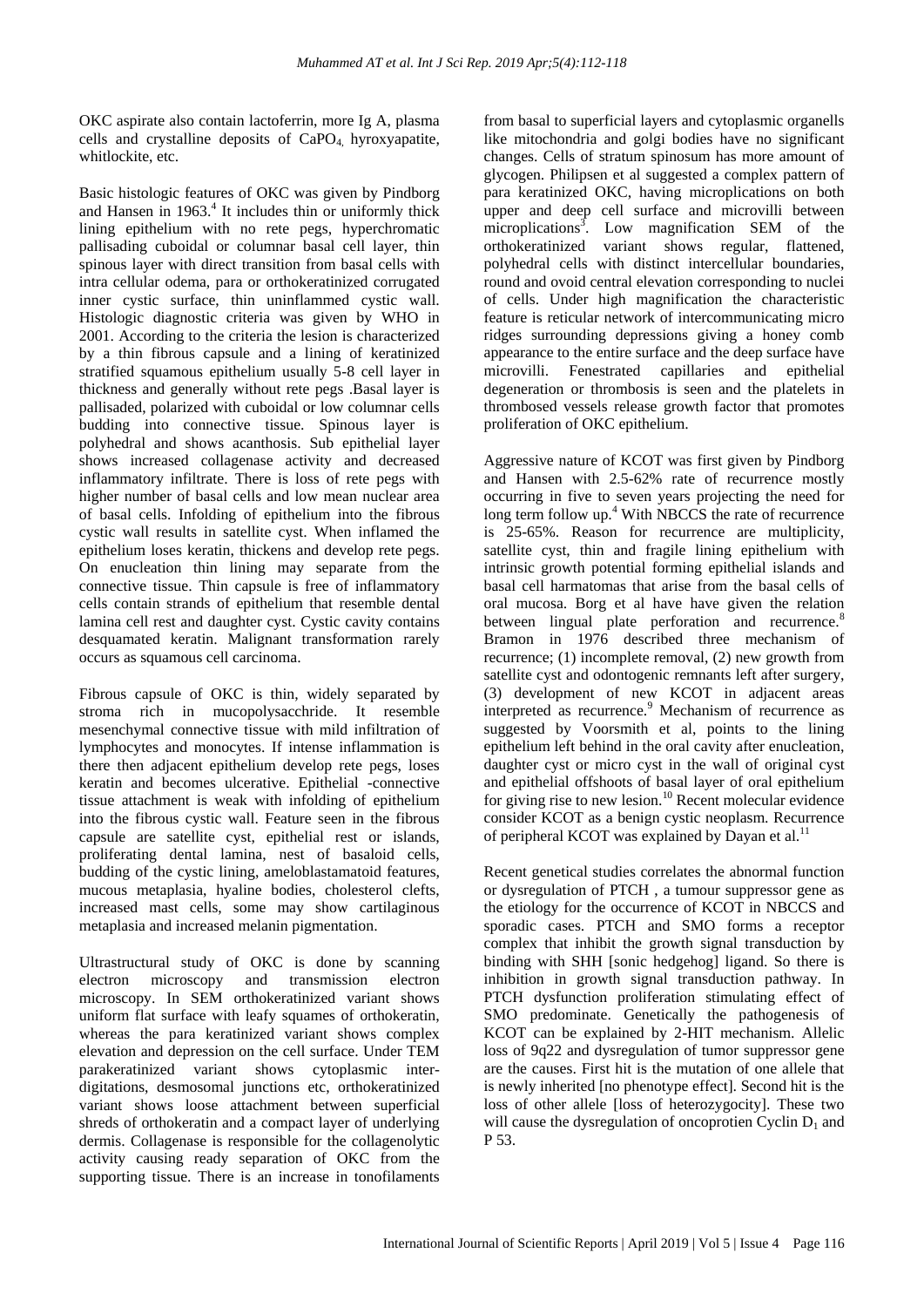Enlargement of KCOT is mainly assumed to be due to raised osmolarity in the cystic fluid and various mechanisms causing bone resorption. Protein content and the products of cell lysis increase the osmolarity of cystic fluid. Others believe in mural growth in the form of epithelial proliferation. Ahlkrs et al explained about the infolding of epithelial lining into the capsule and collagenolytic activity in the fibrous capsule causing bone resorption. Inflammatory infiltrate has a negligible role in the growth of KCOT, whereas glycosaminoglycans like chondratin sulphate, heparin sulphate and hyaluronic acid increases osmotic and hydrostatic pressure. IL-1, TNF, MMP, tenascin, fibronectin, collagen IV, myofibroblast and parathyroid hormone related protein have a role in collagenolytic activity leading to cyst growth. DNA aneuploidy of the lining epithelium can be assessed to predict the change of OKC to squamous cell carcinoma. Immunofluorosence staining of the dysplastic epithelium shows the loss of blood group antigen A and B.

Various management options of KCOT have been discussed in literature. There are reports of carcinoma arising from KCOT and recurrence of KCOT in bone grafts. Surgical management options are enucleation along with curettage, peripheral ostectomy, cryotherapy, chemical cauterization, marsupialisation and decompression, resection with or without continuity defect are some of the treatment options. Marsupialisation denies the tumour character. Ghali et al in 2003 suggested that as with any other odontogenic lesions take a proper history, physical examination and radiological evaluation, for larger lesions CT/CBCT is desirable.<sup>12</sup> Differential diagnosis is done by biopsy either incisional or excisional preceded by aspiration. Consider size, location and behavior of lesion prior to biopsy. For larger lesions take biopsy from multiple sites. For proper treatment evaluate the size and extend of lesion, age, location of lesion, proximity to vital structures, radiological evaluation, perforation and soft tissue involvement, in case of recurrence time since previous treatment.

In 2002 Nakimra et al suggested marsupialization and decompression, as the procedure releases the pressure in the cyst cavity.<sup>13</sup> It enhances the filling of defect by new bone there by decreasing the size of cyst, saving the roots, antrum and inferior alveolar nerve. The lesion seems to be less aggressive during the course of marsupialization. The need for second surgery and chance of recurrence are the disadvantages. Bramely had given various treatment options in 1971, based on the size of the lesion.<sup>14</sup> For small cystic lesions with regular spherical outline enucleation via intraoral approach is ideal. Enucleation via extraoral approach was suggested for larger and less accessible lesions with regular spherical outline. Unilocular lesion with scalloped or locculated periphery and small multilocular lesions need resection maintaining the continuity of inferior or posterior boarders via a combined intra and extraoral approach. If the cystic lesion is adherent to the overlying mucosa or muscle, it is excised along with marginal resection and the defect is either closed primarily or left for secondary healing. Along with it hyroxyapatite, autogenous bone graft, corticocancellous chips, allogenous bone powder, chips and blocks can also be used. Large multilocular lesions with cortical perforation needs resection with primary or secondary reconstruction using reconstruction plates and bone grafts.

Stoelinga has proposed enucleation and chemical cauterization using carnoy's solution along with strict follow up to look for recurrence.<sup>15</sup> Voorsmit has shown the mean depth of bone penetration of Carnoy's solution is about 1.54 mm after 5 minutes. Most accepted treatment options are enucleation and cryosurgery, enucleation and chemical cauterization and radical excision. Future treatment aims at molecular level. Cyclopamine is a plant based alkaloid that inhibit the SHH pathway activity. Zhang et al in 2006 have told about the intralesional injection of SMO protein antagonist.<sup>18</sup>

## **CONCLUSION**

Since the time of explanation there has been confusion about the cystic or tumour nature of KCOT. Initially described as odontogenic keratocyst was later reclassified as keratocystic odontogenic tumour by WHO in 2005, now being reclassified as cyst in new WHO classification 2017 as that hypothesis like clonality is considered insufficient. But there is no doubt regarding the aggressive nature of the lesion. Depending upon the size of the lesion different treatment modalities are selected as described above. For extensive lesions as described in this article the ideal treatment option is resection and reconstruction, because of the compromising medical condition we had to manage the lesion conservatively.

*Funding: No funding sources Conflict of interest: None declared Ethical approval: Not required*

#### **REFERENCES**

- 1. Hauer A. Ein Cholesteatom im linken Unterkiefer unter einem retinierten Weisheitszahn. Zeitschrift fur Stomatologie. 1926;24:40–59.
- 2. Robinson HBG. Classification of cysts of the jaws. American J Orthodon Oral Surg. 1945;31:370–5.
- 3. Philipsen HP. Om keratocyster (kolestetomer) i kaeberne. Tandlaegebledet. 1956;60:963-7.
- 4. Pindborg JJ, Hansen J. Studies on odontogenic cyst epithelium. ACTA Pathol Microbial Scand. 1963;58:283-8.
- 5. Shear MM. The aggressive nature of the odontogenic kerato-cyst: Is it a benign cystic neoplasm? Part 1. Clinical and early experimental evidence of aggressive behavior. Oral Oncol. 2002;38:219-26.